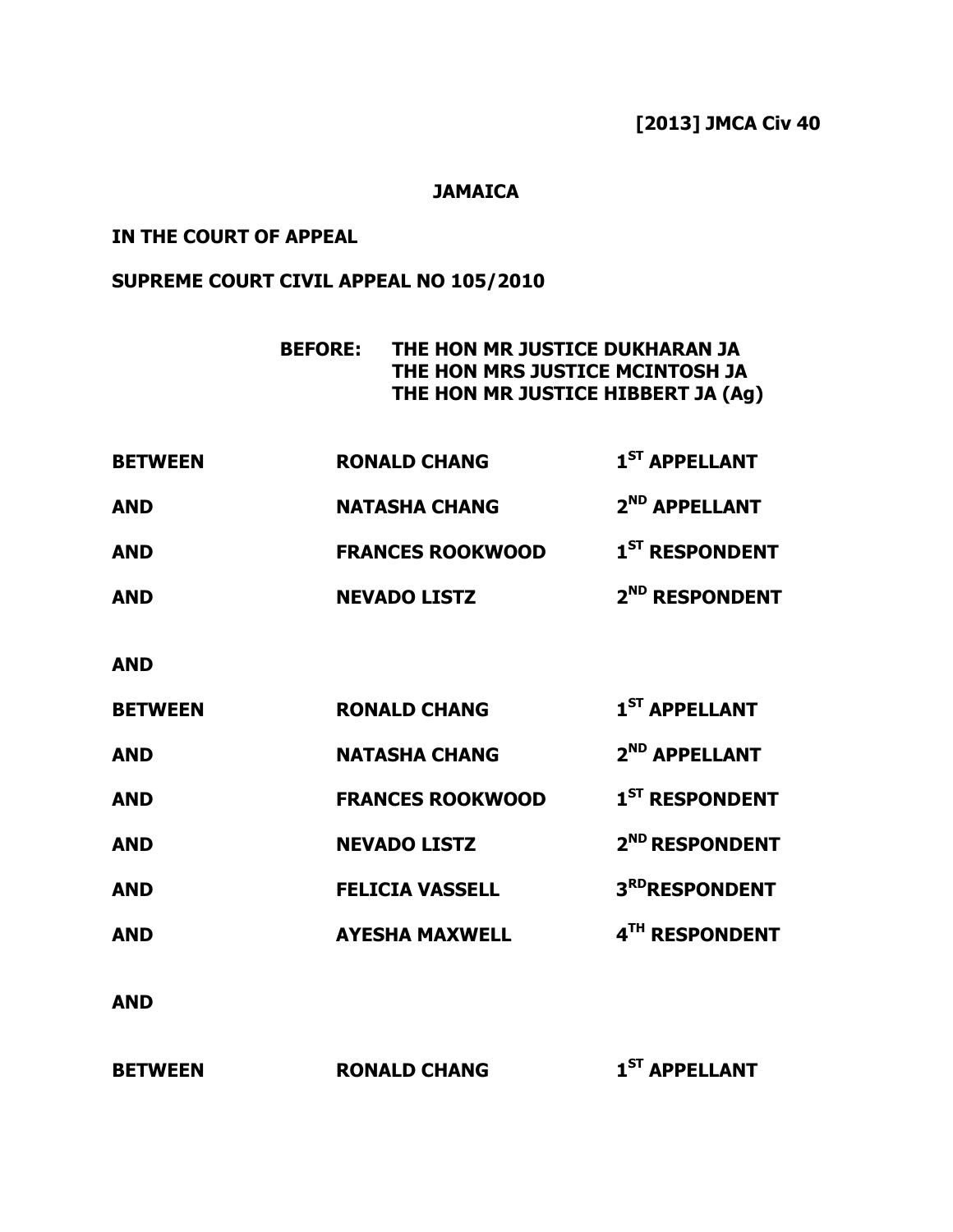# AND **NATASHA CHANG** 2<sup>ND</sup> APPELLANT AND FRANCES ROOKWOOD RESPONDENT

Kent Gammon instructed by Kent Gammon & Co for the appellants

Oswest Senior-Smith and Mrs Denise Senior-Smith instructed by Miss Stacia Pinnock for the  $1^{ST}$  and  $2^{ND}$  respondents

Jack Hines for the  $3^{RD}$  and  $4^{TH}$  respondents

## 1, 2 November 2011, 31 July 2012 and 4 October 2013

## DUKHARAN JA

[1] This is a consolidated appeal from a judgment of Straw J delivered on 15 August 2010, in the Supreme Court, following a trial lasting over four days. This matter resulted from a claim founded in negligence arising out of a collision on 22 September 2007, at about 2:00 am along Hope Road in St Andrew between two motor vehicles, one driven by the  $2<sup>nd</sup>$  appellant Natasha Chang and the other by the  $2<sup>nd</sup>$  respondent Nevado Listz.

[2] On 1 and 2 November 2011, we heard arguments and reserved our decision until 31 July 2012, when we dismissed the appeal with costs to the respondents to be taxed if not agreed. We promised then to give written reasons. This is a fulfillment of that promise.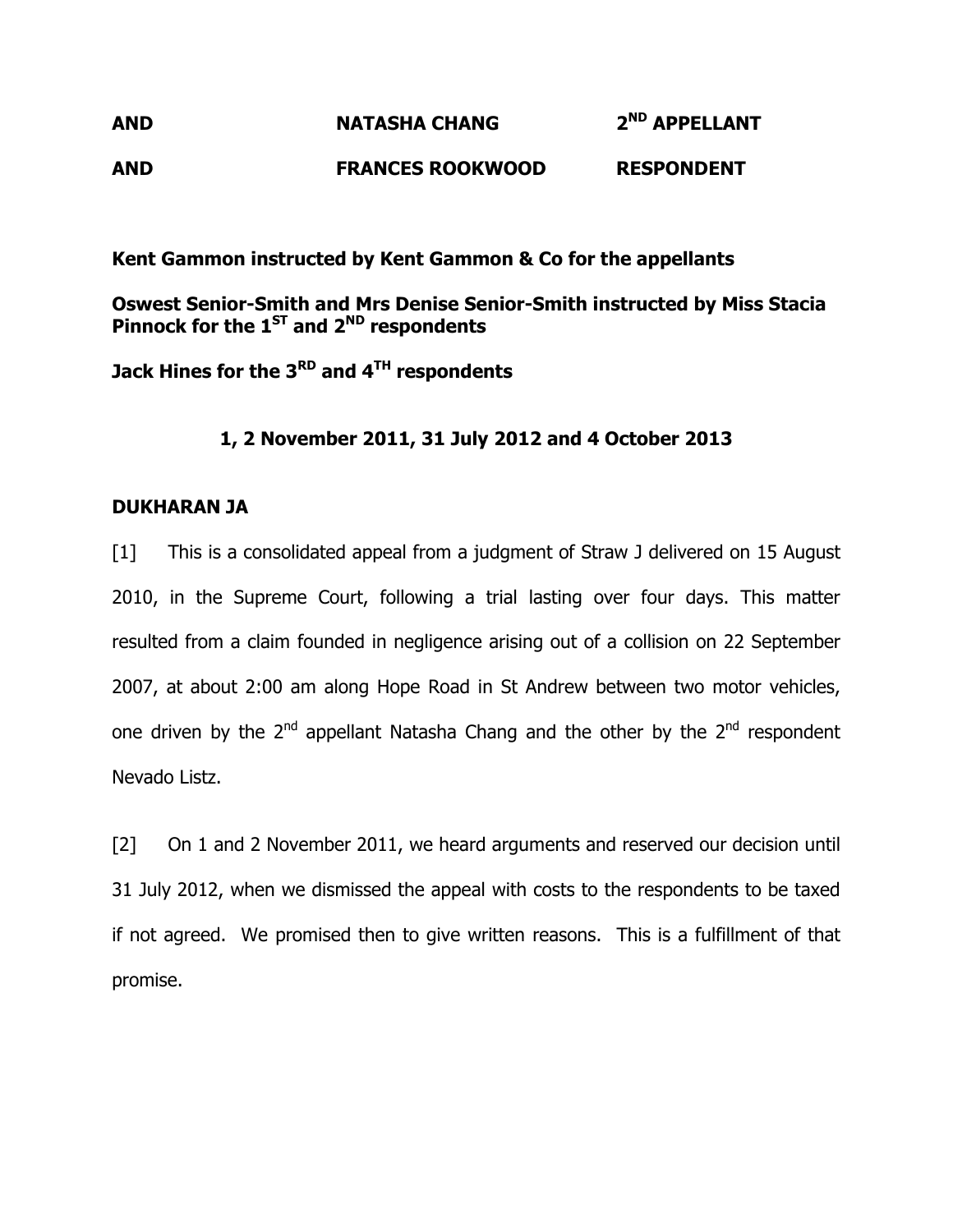#### **Background**

[3] As stated, on 22 September 2007, at about 2:00 am, Mr Nevado Listz, the driver of a RAV 4 motor vehicle, was proceeding westerly along Hope Road in the vicinity of Ardenne Road when a collision occurred between his vehicle and a Hyundai Getz motor vehicle driven by the  $2^{nd}$  appellant, Natasha Chang. The  $1^{st}$  appellant, Ronald Chang, was the owner of the Hyundai Getz. The  $2^{nd}$  respondent, Frances Rookwood, was the owner of the RAV 4. There were three passengers in the RAV 4. They were Felicia Vassell and Ayesha Maxwell (the  $3<sup>rd</sup>$  and  $4<sup>th</sup>$  respondents), as well as a witness Odane Thomas. Both Miss Maxwell and Mr Thomas received injuries. They sued both drivers and the owners of the respective vehicles for loss incurred and injuries sustained. The Changs sued Miss Rookwood and Mr Listz for negligence and damages sustained as a result of the accident. Miss Rookwood and Mr Listz filed an ancillary claim against the Changs alleging negligence and/or contributory negligence.

### The Evidence

[4] The  $2^{nd}$  appellant, Miss Chang, said in evidence that she drove up to the intersection of Hope and Lady Musgrave Roads in the right of two lanes proceeding to Half Way Tree. She said that the RAV 4 was already stationary in the left lane. However, she did not stop but slowed down as the stoplights had changed to green.

[5] Miss Chang further said that she drove off ahead of the RAV 4 and then put on her indicator to enter the left lane which was about 300 feet above the intersection with Ardenne Road. She said she saw the headlights of the RAV 4 behind her in the left lane.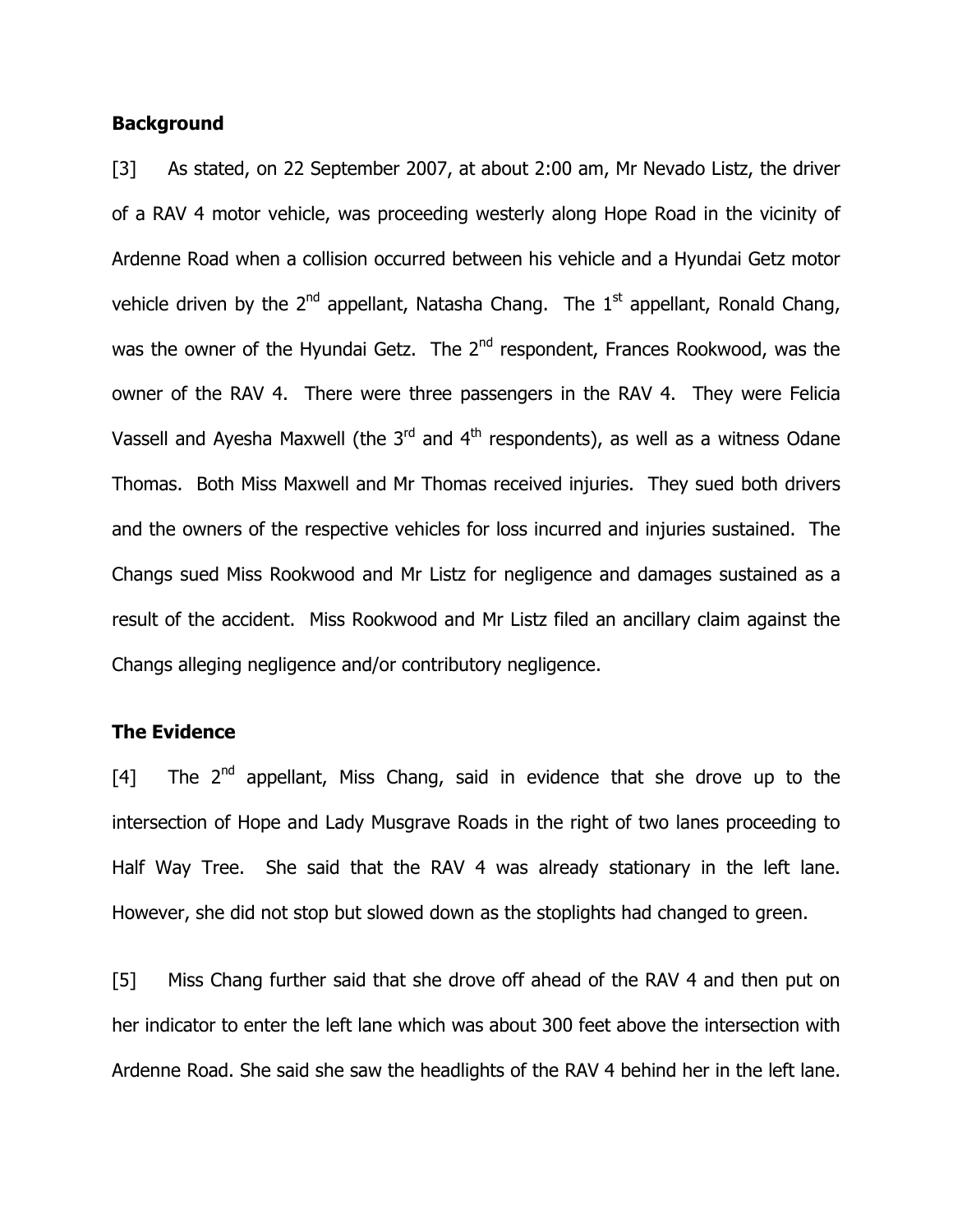A few seconds before turning left onto Ardenne Road, she put on her indicator. As she began to turn, the RAV 4 crashed into the left rear of her vehicle and slid along the entire left side of her vehicle. There was extensive damage to the left front as well as the left rear of the vehicle.

[6] Mr Listz, the driver of the RAV 4, stated in evidence that he was travelling on Hope Road towards Half Way Tree. Mr Thomas was seated behind him to the right, Miss Vassell in the left rear seat and Miss Maxwell in the left front passenger seat.

[7] Mr Listz said he arrived at the stoplight at the intersection of Hope Road and Lady Musgrave Road. The lights were on red so he stopped. He was in the left of two lanes proceeding westerly down Hope Road. The Hyundai Getz came down in the right lane. Mr Listz moved off when the lights indicated green. He said he was proceeding at about 50 km per hour. The Getz merged into the left lane ahead of his vehicle after passing through the stoplight and then re-entered the right lane. When the vehicles reached the intersection with Ardenne Road on the left, the Getz , which was a little ahead of the RAV 4, suddenly put on its left indicator and swerved left to turn onto Ardenne Road. The left side of the Getz collided with the right front of the RAV 4.

[8] Mr Listz lost control of the RAV 4, which then passed the intersection, mounted the sidewalk to the left where it hit a cable box and utility pole and remained in that position.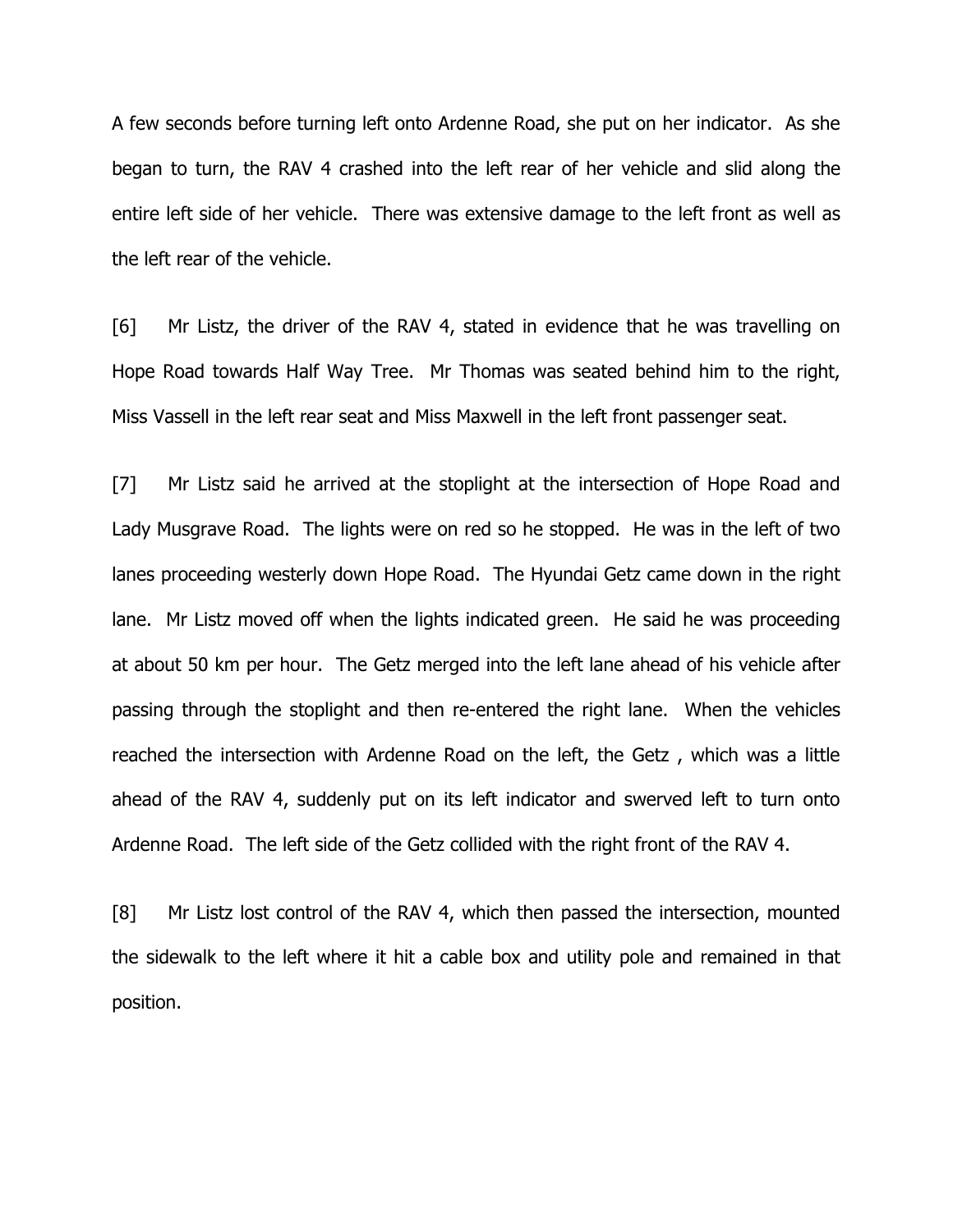[9] The evidence of Miss Vassell and Miss Maxwell substantially supports and is similar to that of Mr Listz.

[10] The  $2^{nd}$  appellant, Miss Chang, called an expert, Mr Gary Ferguson, who prepared a 3D crash test simulation video which was viewed by the court during the trial.

[11] The respondents also called an expert, Major Owen James, an Accident Reconstruction Expert.

[12] In claim HCV 02466/2008, it was the finding of the learned trial judge that the Changs had not, on a balance of probabilities, proved negligence against the  $1<sup>st</sup>$  and the 2<sup>nd</sup> respondents Rookwood and Listz. In claim HCV 04059/2009, the learned trial judge found that the respondents proved, on a balance of probabilities, that the  $2^{nd}$  appellant failed to keep any or any proper lookout or to observe or heed the presence of other vehicles on the road. The court also found that the  $2<sup>nd</sup>$  appellant drove without due care and consideration for other users of the road and was liable for the injuries suffered and loss sustained by the respondents. Judgment was therefore granted for the respondents against the appellants.

[13] Damages were assessed and awarded to the respondents Miss Vassell, Miss Maxwell and Miss Rookwood. However, it is to be noted that the appellants' grounds of appeal deal only with liability and the assessment of damages has not been challenged.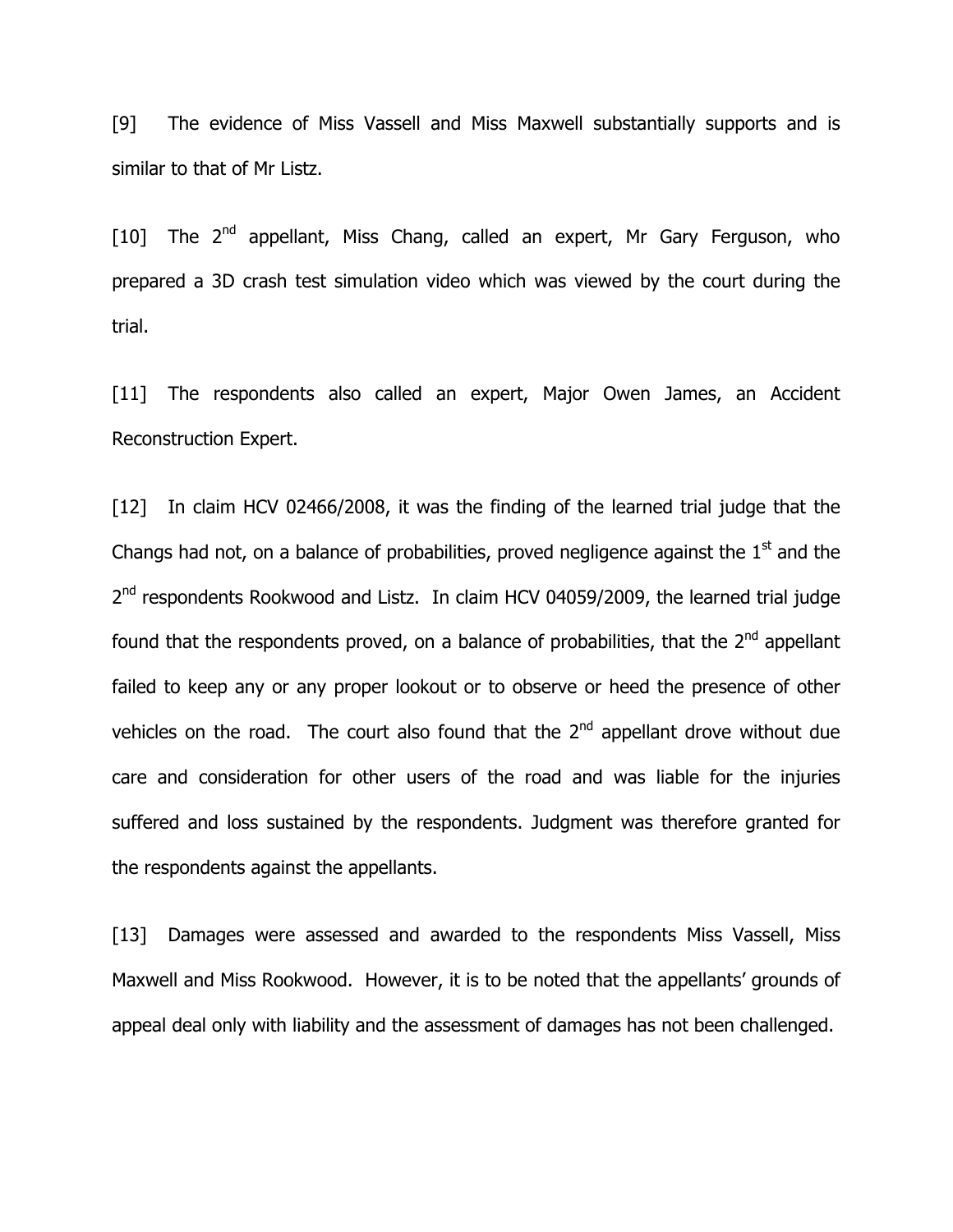[14] Miss Vassell was awarded special damages of \$95,000.00 with interest of 3% from 22 September 2007 to 16 August 2010. General damages of \$2,000,000.00 were awarded for pain and suffering and loss of amenities with 3% interest from 17 May 2008 to 16 August 2010.

[15] Miss Maxwell was awarded special damages of \$269,250.00 with interest at 3% from 22 September 2007 to 16 August 2010 and general damages of \$3,000,000.00 for pain and suffering and loss of amenities with interest at 3% from 17 May 2008 to 16 August 2010.

[16] Miss Rookwood was awarded the sum of \$528,819.00 with interest at 3% from 22 September 2007 to 16 August 2010.

#### Grounds of Appeal

[17] Mr Gammon, for the appellants, sought and was granted leave to argue amended grounds of appeal which are as follows:

- 1. The finding of fact by the learned judge that the  $2<sup>nd</sup>$  appellant failed to keep any or any proper lookout and was 100 percent negligent for the accident was erroneous.
- 2. The learned judge failed to find and properly consider that the  $2^{nd}$ appellant's vehicle (Getz) had damage assessed to the right front bumper, right headlight and right front fender.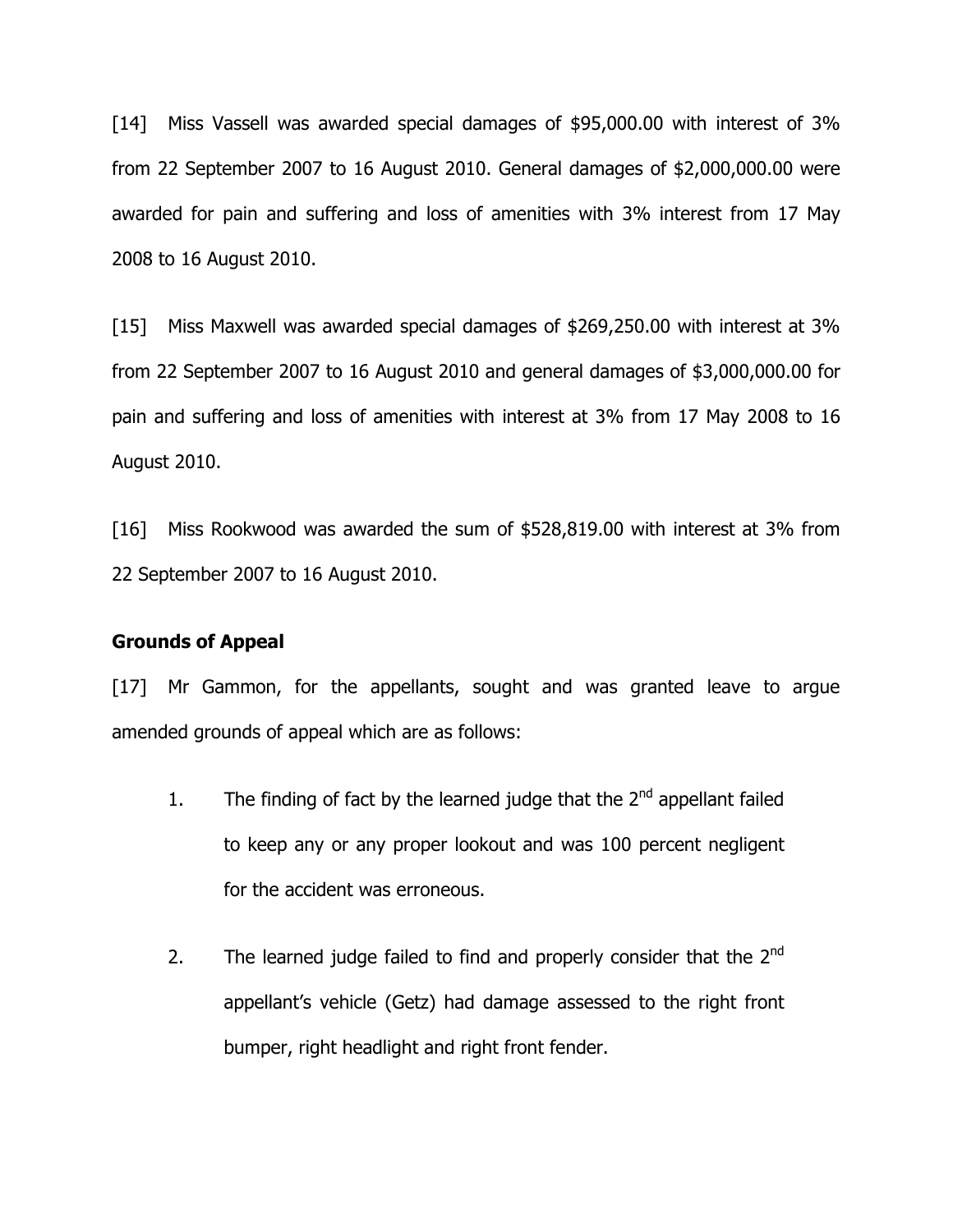- 3. The learned judge failed to properly consider the evidence of the witnesses for the  $1<sup>st</sup>$  and  $2<sup>nd</sup>$  appellants.
- 4. The learned judge erred in rejecting the evidence of the expert for the  $1<sup>st</sup>$  and  $2<sup>nd</sup>$  appellants, Mr Gary Ferguson, because it did not comply with section 31G of the Evidence Act.
- 5. The learned judge erred in not finding the  $1<sup>st</sup>$  and  $2<sup>nd</sup>$  respondents 100% negligent for the accident, but even if she did not find 100% then she failed to find that there was at least contributory negligence for the accident.

[18] Mr Gammon argued grounds 1 to 5 together for convenience. He submitted that the learned trial judge failed to properly assess the evidence when she found that the evidence of the 2<sup>nd</sup> appellant lacked credibility. He further submitted that the learned trial judge failed to assess the evidence given by the appellants' expert, Mr Ferguson while rejecting his evidence.

[19] Mr Gammon further submitted that the learned trial judge failed to properly assess the evidence that the vehicle driven by the 2<sup>nd</sup> appellant was properly positioned in the correct left lane and that there was damage to the right side of the  $1<sup>st</sup>$  appellant's vehicle caused by the  $1<sup>st</sup>$  respondent's vehicle. It was further submitted that based on the evidence given by Major James as to the measurement of the road, it was impossible for the learned judge to have found as she did.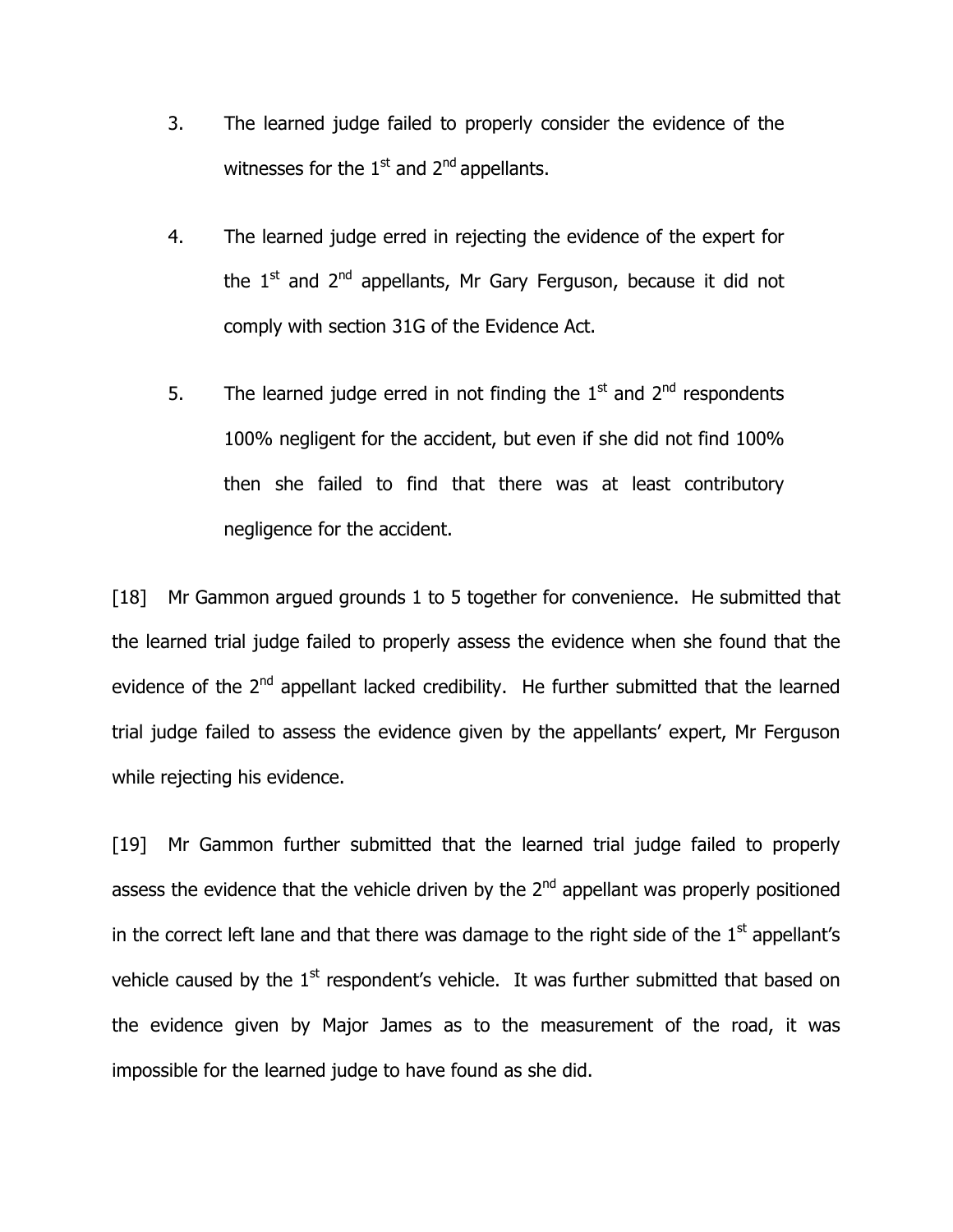[20] It was further submitted by counsel that damage to the  $1<sup>st</sup>$  respondent's vehicle was so extensive that it suggested that it was going at over 50 mph. The learned trial judge, he said, failed to even consider contributory negligence on the part of the 2<sup>nd</sup> respondent. He asked this court to overturn the finding of negligence against the  $2^{nd}$ appellant and find the  $2^{nd}$  respondent negligent with liability on both the  $1^{st}$  and  $2^{nd}$ respondents, or if not wholly negligent at least contributory negligence against the  $2^{nd}$ respondent.

[21] Mr Senior-Smith, in his oral and written submissions, submitted that this court ought not to disturb the findings of the learned trial judge. The court, he said, should only interfere with a judgment of the court below if the learned trial judge had been guilty of some error of law or so misdirected herself on the facts. He submitted that the learned trial judge properly found that the  $2<sup>nd</sup>$  appellant was solely responsible for the accident, taking into account the evidence elicited and the physical damage done to the motor vehicles.

[22] Mr Senior-Smith further submitted that the learned trial judge had two different accounts of the accident and it was a question of fact for her alone as to who was to be believed. It was clear, he submitted, that the learned trial judge heard and saw the witnesses for the appellants and the respondents and rejected the evidence of the appellants and their witnesses and in no way misdirected herself in so doing.

[23] Counsel submitted that the learned judge properly considered and weighed the inconsistencies in the evidence of all the witnesses. He argued that the learned judge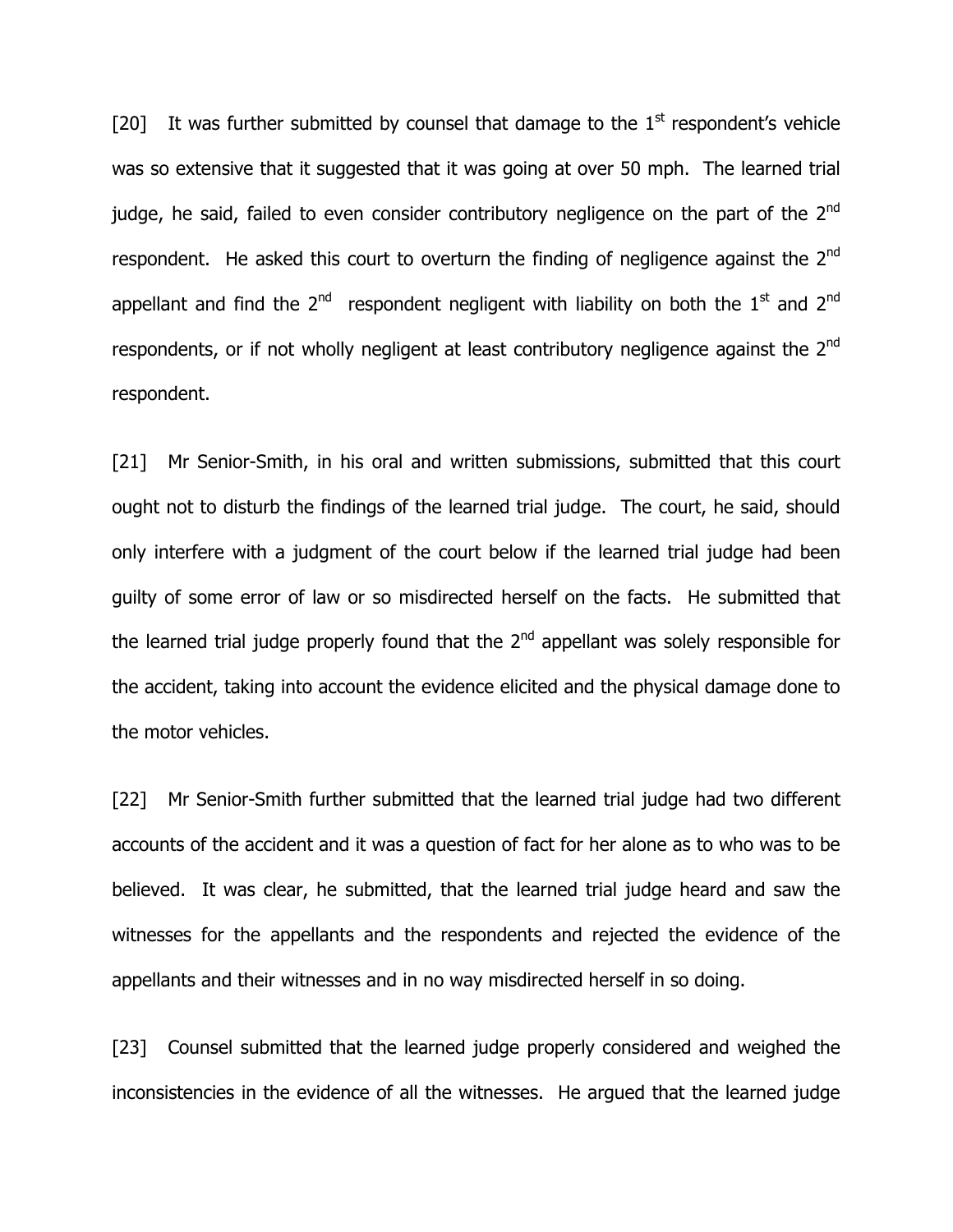was quite justified in refusing to accept a photograph of a Getz and another vehicle travelling in the left lane. The evidence, he said, given by the  $2<sup>nd</sup>$  appellant did not warrant such an admission. There was no pleading or evidence given that both the Getz and the RAV 4 were ever travelling side by side in the left lane. Counsel referred to the cases of **Clarke v Edwards** (1970) 12 JLR 133, Green v Green [2003] UKPC 39 (20 May 2003) and Gordon and Douglas v Jamaica Railway Corporation et al SCCA No 20/2002 delivered on 11 March 2005.

[24] Mr Hines, for the 3<sup>rd</sup> and 4<sup>th</sup> respondents, indicated to the court that he was not adopting any position and made no submissions.

#### Analysis

[25] It is quite clear that this court will only interfere with a judgment of the court below if the trial judge had been guilty of some error of law or misdirected herself on the facts. In the instant case, it was a question of fact and the credibility of the witnesses that the learned trial judge had to decide. There is a line of cases which shows the court's reluctance to interfere with the findings of fact of a trial judge, merely because it is of the view that if it had tried the case, it would have come to a different view on the facts from that of the trial judge. The principle was authoritatively framed by the Privy Council in its decision in **Caldeira v Gray** [1936] 1 All ER 540. In that case their Lordships approvingly cited the speech of Lord Wright at page 265 in **Powell** and Wife v Streatham Manor Nursing Home [1935] AC 243: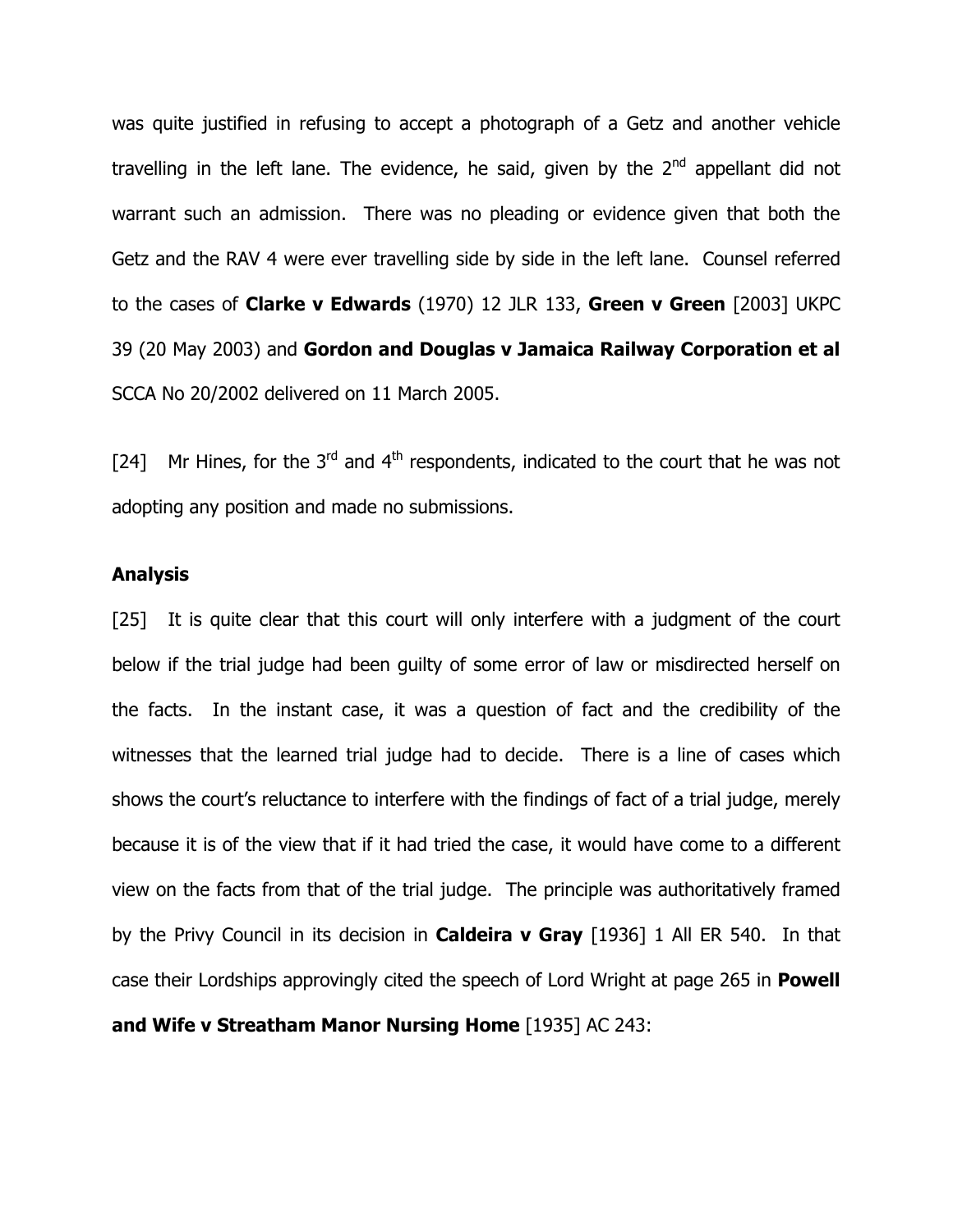"Two principles are beyond controversy. First, it is clear that in an appeal of this character, that is from the decision of a trial judge based on his opinion of the trustworthiness of witnesses whom he has seen, the Court of Appeal 'must in order to reverse, not merely entertain doubt whether the decision below is right, but must be convinced that it is wrong. … and secondly the Court of Appeal has no right to ignore what facts the judge has found on his impression of the credibility of the witnesses …"

[26] These principles were followed with approval in **Watt v Thomas** [1947] AC 484. Lord Thankerton said at page 487 that, where a question of fact has been tried by a judge without a jury, and there is no question of his having misdirected himself, an appellate court which is disposed to come to a different conclusion on the printed evidence, should not do so unless it is satisfied that the decision of the judge cannot be explained by any advantage which he enjoyed by reason of having seen and heard the witnesses. Lord MacMillan developed the same point at page 490. He said that the printed record was only part of the evidence. What was lacking was evidence of the demeanour of the witnesses and all the incidental elements which make up the atmosphere of an actual trial. He said at page 491:

> "So far as the case stands on paper, it not infrequently happens that a decision either way may seem equally open. When this is so, and it may be said of the present case, then the decision of the trial judge, who has enjoyed the advantages not available to the appellate court, becomes of paramount importance and ought not to be disturbed. This is not an abrogation of the powers of a court of appeal on questions of fact. The judgment of the trial judge on the facts may be demonstrated on the printed evidence to be affected by material inconsistencies and inaccuracies, or he may be shown to have failed to appreciate the weight or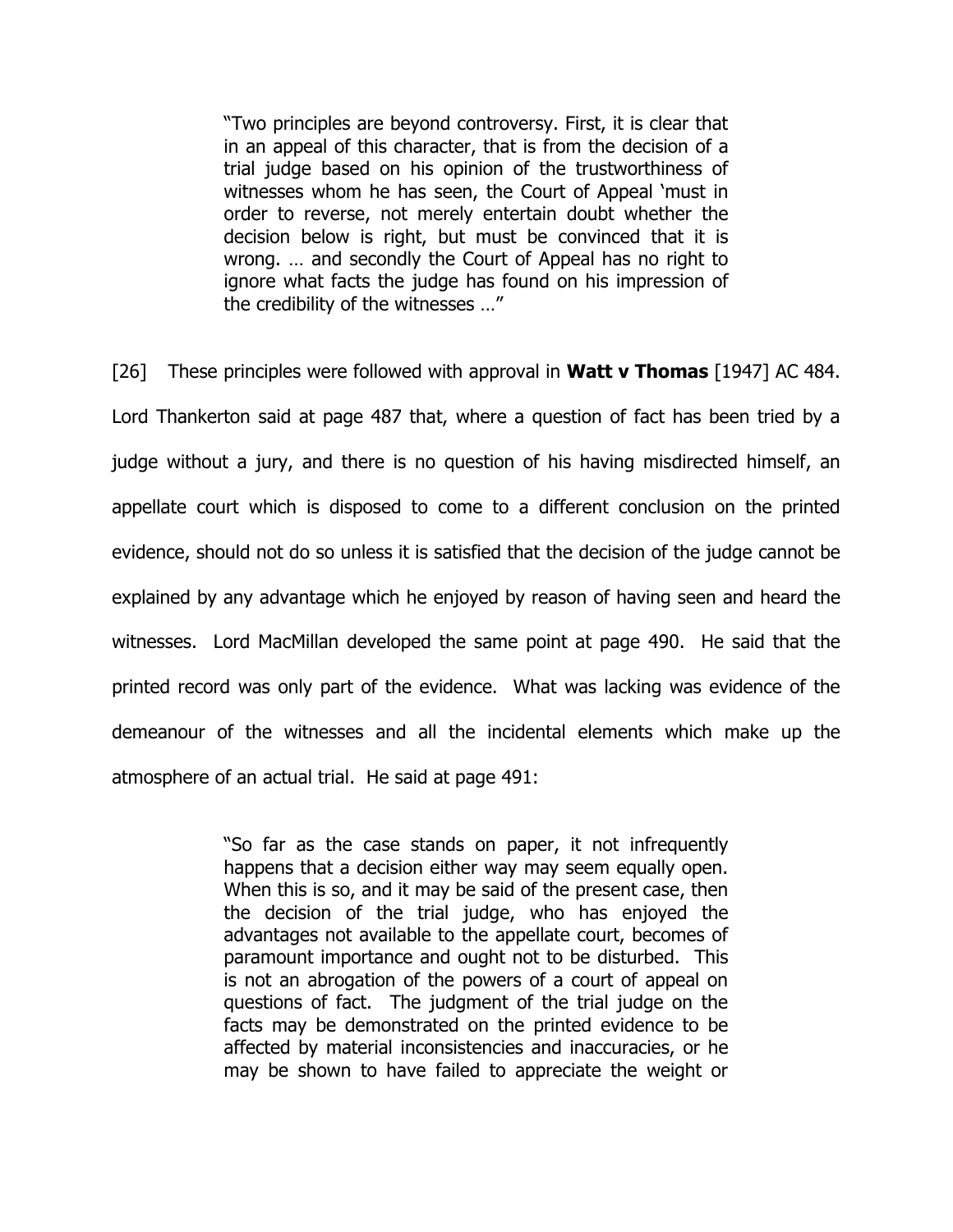bearing of circumstances admitted or proved or otherwise to have gone plainly wrong."

[27] It is clear that the learned trial judge heard and saw the witnesses for the appellants and the respondents and rejected the evidence of the appellants and their witnesses as she was entitled to do. The learned trial judge found that the  $2<sup>nd</sup>$ appellant was solely responsible for the accident, taking into account the evidence elicited and the physical damage done to the motor vehicles.

[28] This was a question of fact and the credibility of the witnesses which are matters for the determination of the learned trial judge. At page 13 of the judgment she had this to say:

> "It is the opinion of this court that Miss Chang's version of the accident lacks credibility. She places herself in the left lane safely ahead of the RAV 4 before putting on her indicator to turn left onto Ardenne Road. There should have been no impediment to her left turn unless Mr. Listz deliberately came down upon her … The turn onto Ardenne Road is neither a sharp nor narrow bend. One would therefore have to question why she placed the vehicle in such a position in order to take the left turn."

[29] At page 14 the learned trial judge continued:

"The court also rejects the evidence of Miss Chang and Mr Miret as to the position of both vehicles after the impact. The court accepts the testimony of Listz, Vassell, Maxwell and Thomas, that the RAV 4 had mounted the sidewalk to the left where it hit a cable box and a utility box."

[30] It can been seen from the above that the learned trial judge gave a careful analysis of the evidence and came to a determination as to whom she believed. She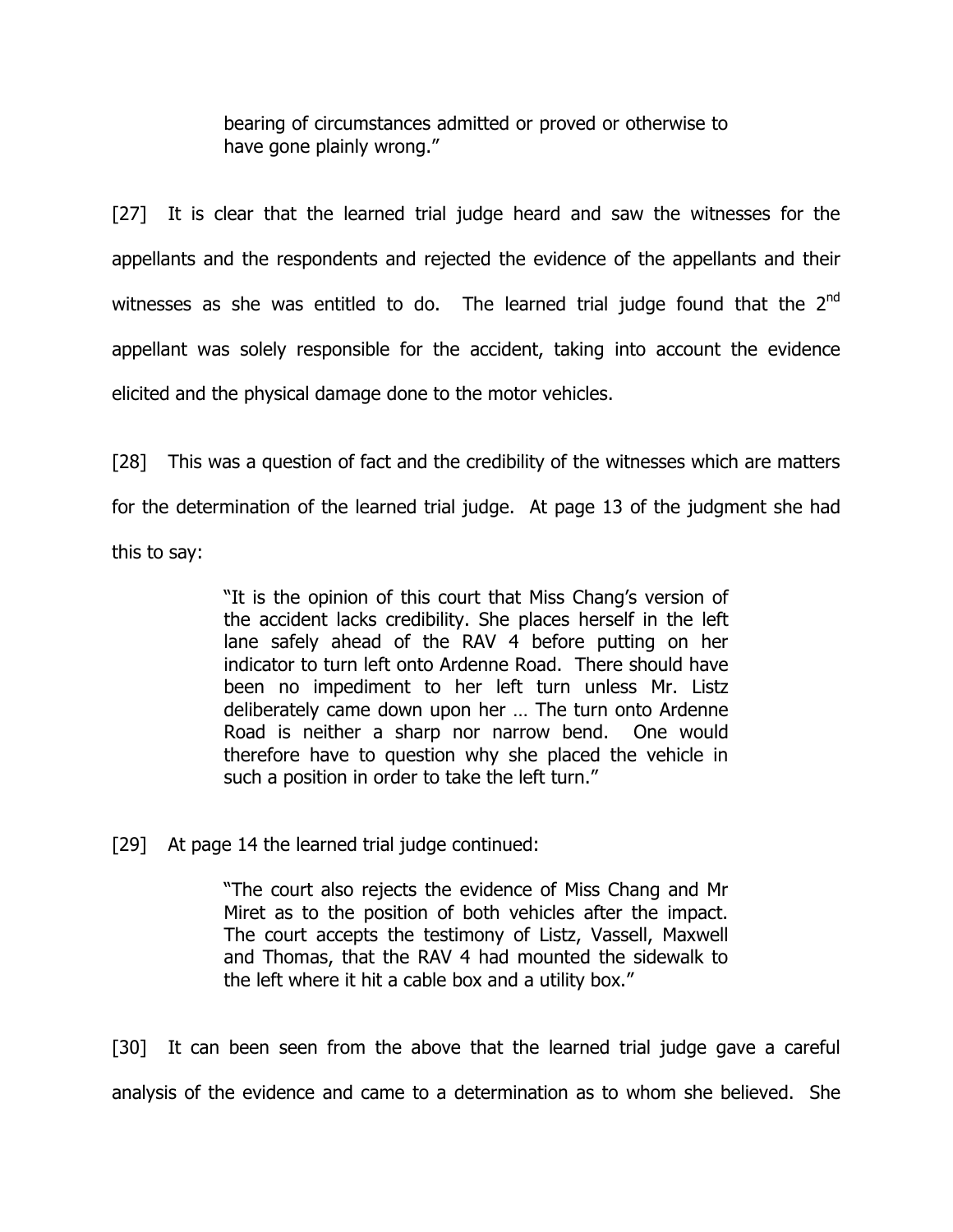reviewed the evidence of the appellant and her witnesses, and in relation to Mr Miret, found him to be a witness of convenience. She said at page 14:

> "It is somewhat incredible that he is able to clearly recall the position of both vehicles one year after the accident. He was not involved in the accident and gave no statement to anyone immediately after. He has given the court no reason for his ability to recollect that particular point."

[31] The learned trial judge said that the photograph and the assessment report in relation to the Getz motor car clearly spoke to a major impact to its left front. This, she said, supported the evidence of Mr Listz in relation to the point of initial impact. The learned trial judge assessed the evidence of Major James particularly in relation to the major point of impact and found that his testimony assisted the court in understanding the damage sustained to the entire left side of the Getz motor car.

[32] The learned trial judge dealt with the discrepancies and inconsistencies in the evidence of the witnesses. The court found that the discrepancies were not material and did not affect the finding of liability.

[33] In an important finding of fact, the learned trial judge said:

"… the court accepts the evidence that Miss Chang was in the right lane and suddenly swerved into the left lane in order to turn on to Ardenne Road and collided with the right front of the RAV 4 in the process. The court accepts that the RAV 4 was proceeding in the left lane at the time and that as a result of the collision, the RAV 4 mounted the sidewalk on its left and collided with the utility pole and cable box and remained in that position."